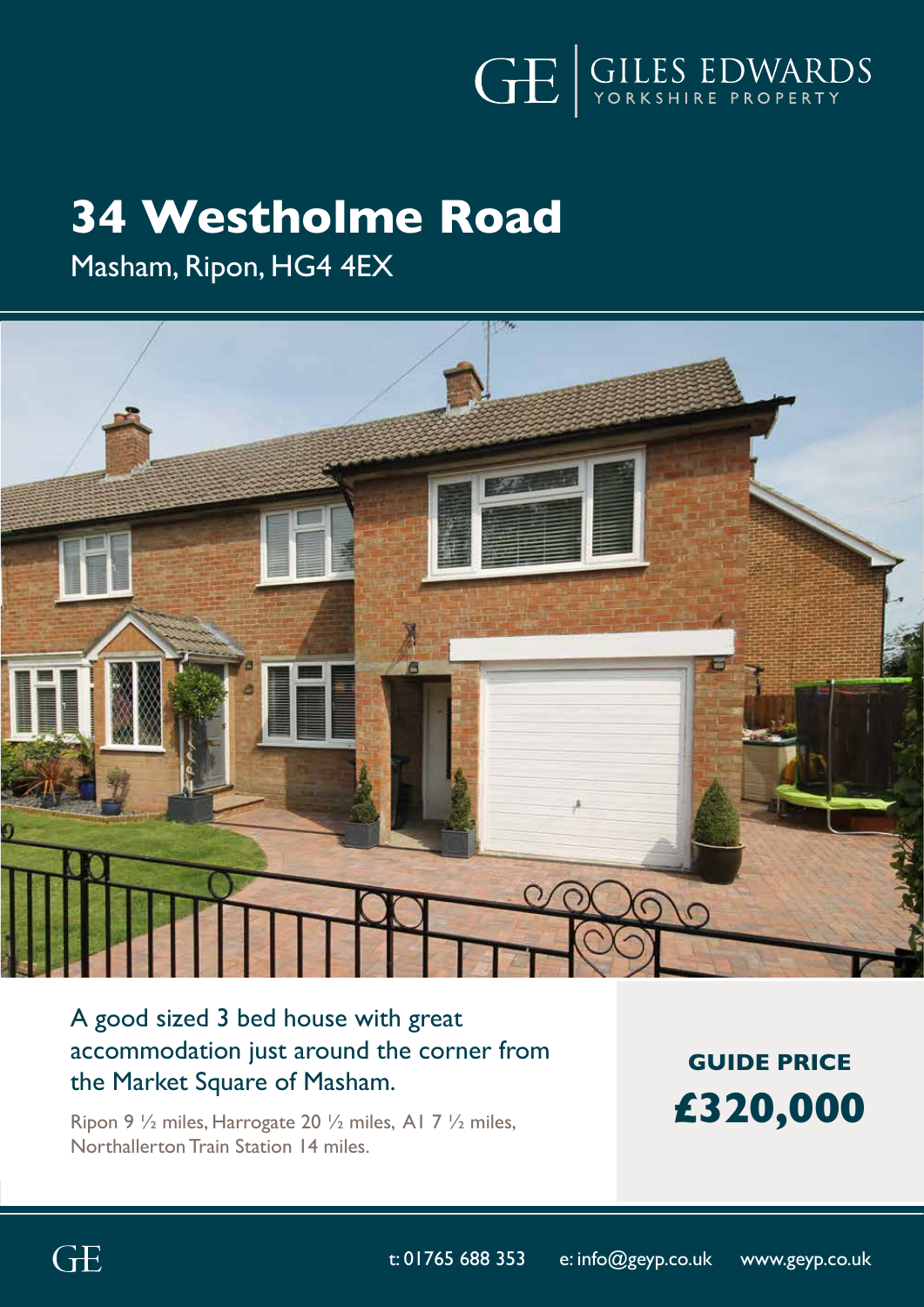

### The House

34 Westholme Road comes to the market in perfect order with 3 double bedrooms, 2 bathrooms (1 en-suite), double sitting room, study, a large and fully fitted kitchen/dining room, front garden and driveway with off street parking for a couple of cars, sunny rear garden and large store shed/garage.

The house is approached via the front drive into a small hall. Large double aspect sitting room with views over the front and double French doors into the garden at the rear. This a very good-sized room with an open fireplace with a log burner. There is a store cupboard under the stairs and an insert shelf. Large kitchen/ breakfast room. This is the heart of the house and has been completely re-fitted with an excellent range of base and eye level units with ample work surfaces and a breakfast bar. Incorporated in the units is a double electric oven and electric hob unit with an extractor fan above and integrated fridge/freezer. The floor is laid to wood laminate and there is space for a large dining table and door through to the Utility room. Range of base and eyelevel units with worksurface and insert sink unit. Further door to WC with low level WC and wash hand basin. Further door to the rear garden and door to the garage/store.

First floor, master bedroom suite is approached through the study. Great use of space with room for a desk and filing cabinets. Leads on through to the Master bedroom, dressing room and en-suite shower room. Dressing room with built in wardrobes with hanging and shelves. Door to the en-suite shower room with fully tiles floor and walls with shower cubicle, wash hand basin and WC. 2 further double bedrooms and a family bathroom with a bath and shower. There are 2 further double bedrooms, one with built-in wardrobes and a Family bathroom. Bathroom with panel enclosed bath, separate shower cubicle, wash handbasin and WC.

## **Outside**

There is a garden to the rear laid to lawn and a large space to the side of the house which has been paved with brick paviour. The front of the house is laid to brick paviour and has lots of space to park a couple of cars.

#### Location

The property is situated in a quiet location on Westholme Road and just around the corner from the Market Square. The town has a good range of local shops to provide for everyday needs as well as a number of good pubs, restaurants, garages, an excellent doctors surgery, highly rated school and 2 Breweries! There are many good schools in the local area both private and public including Aysgarth School and Ripon Grammar.

The A1 is just over 7 miles away allowing for access to the major towns and businesses of the North East. The railway station at Northallerton is approximately 14 miles away and provides excellent access to the National Rail Network with direct links to London Kings Cross and Edinburgh. The racecourses of Ripon, Thirsk, Catterick and York are all within easy distance. Swinton Park is situated "just down the road" and provides one of the best Luxury Hotels in North Yorkshire. Winners of many awards the hotel excels in fine dining as well as having a very well-respected cooking school and luxurious Spa. There is also a wonderful trekking centre based at Swinton with a golf course close by and the excellent shooting school at Warren Gill. The countryside around Masham offers delightful riding and walking opportunities and has many other local attractions.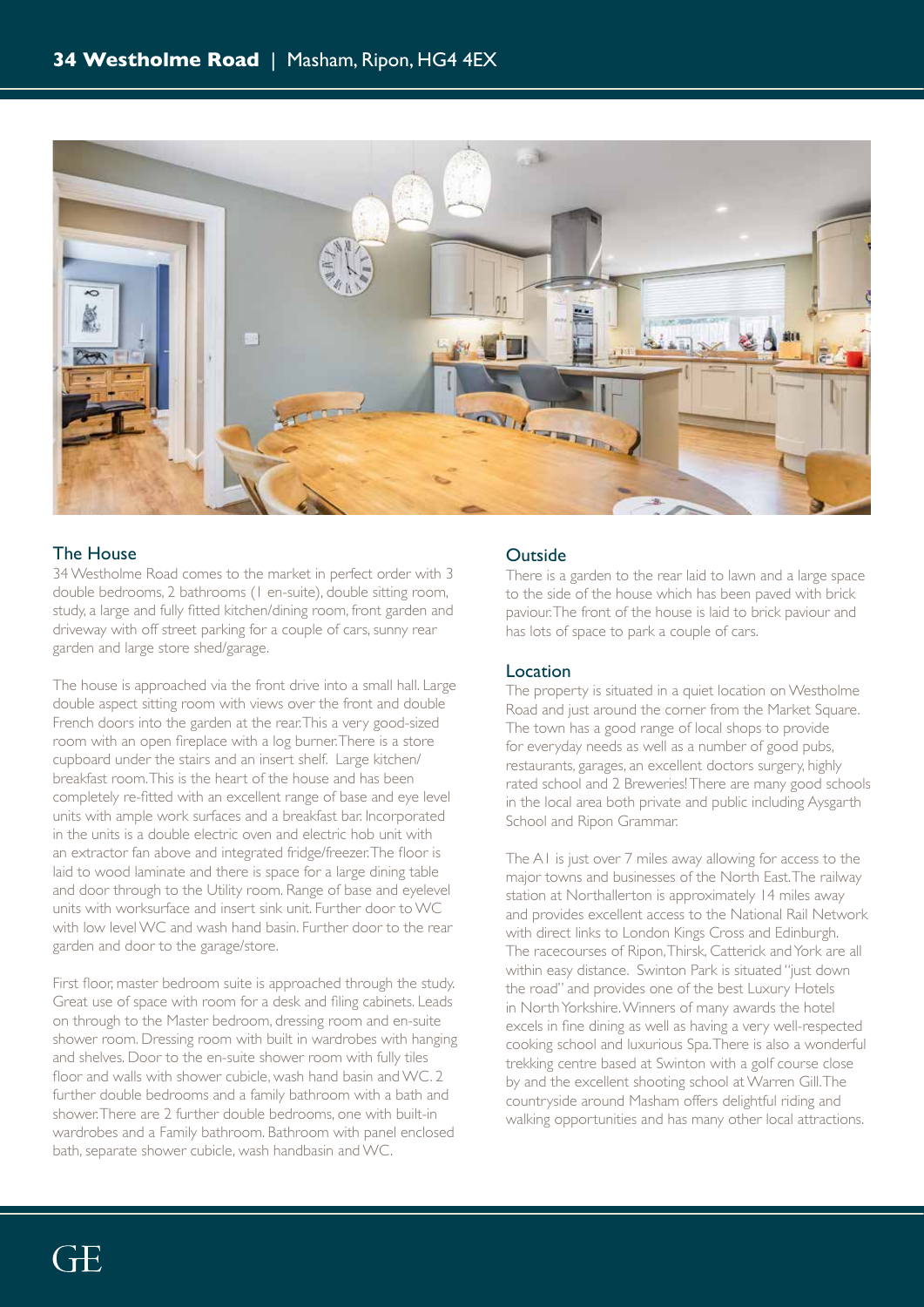







## FLOORPLANS

**FROMA Ground Floor FIRST FIRST FIRST FIRST FIRST FIRST FIRST FIRST FIRST FIRST FIRST FIRST FIRST FIRST FIRST** 





22' (6.71)  $\sim$  10' $\sim$